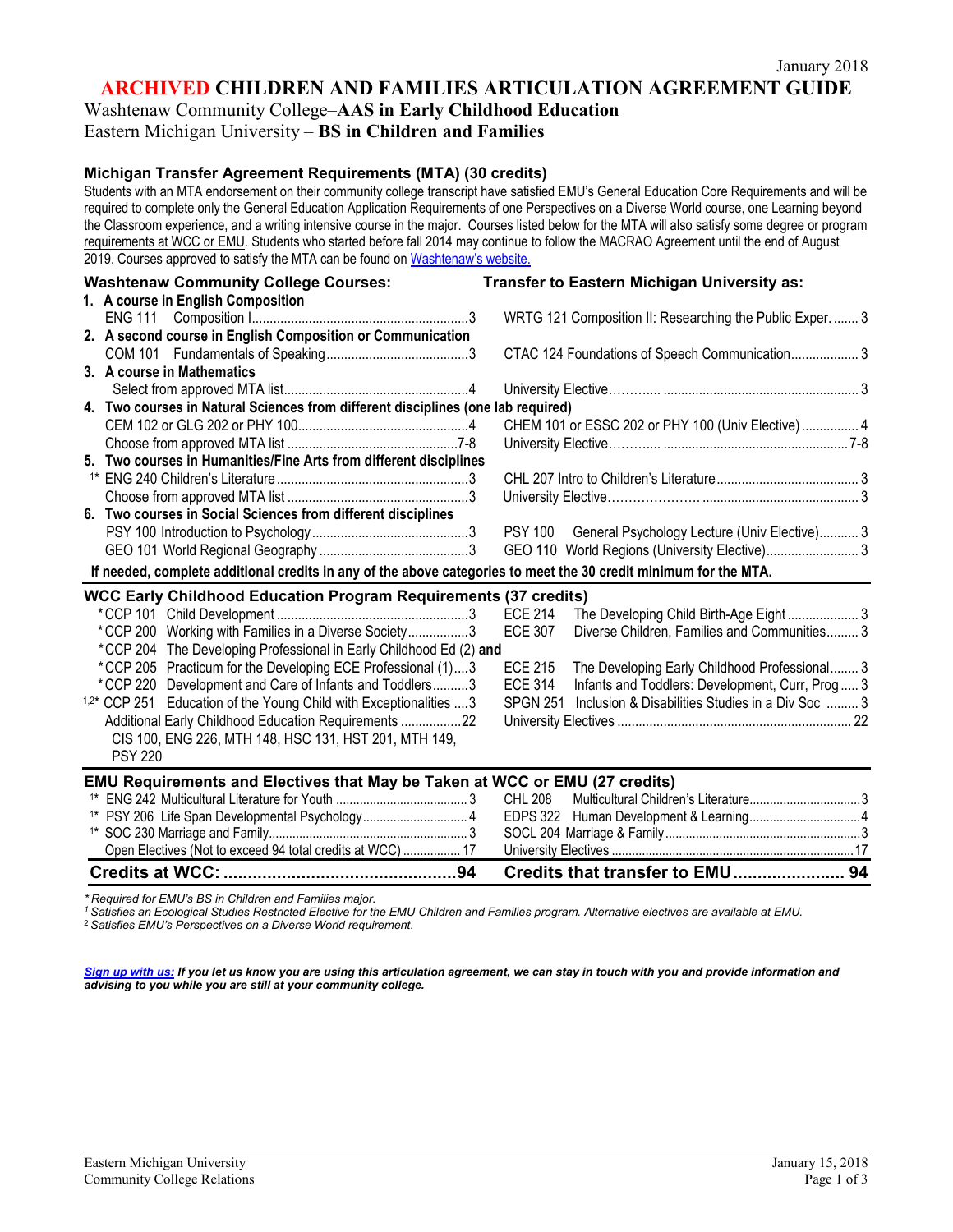## **ARCHIVED CHILDREN AND FAMILIES ARTICULATION AGREEMENT GUIDE**

Washtenaw Community College–**AAS in Early Childhood Education** Eastern Michigan University – **BS in Children and Families**

### **Completion of the Children and Families Program at EMU**

### **Major Requirements (25 hours)**

## **Required Courses (22 credits)**

| ECE 302 Child Centered Teaching & Learning 3                    |  |
|-----------------------------------------------------------------|--|
| ECE 303 Implementing the Curriculum - Practicum3                |  |
| ECE 341 Assessment of the Young Child 3                         |  |
| ECE 342 International Teaching in Content Areas 3               |  |
| ECE 343 Advocacy, Leadership, & Administration 3                |  |
| ECE 451 Inclusive Classrooms in Early Childhood 3               |  |
| <sup>1</sup> ECE 488L4 Internship in Early Childhood Education4 |  |
|                                                                 |  |

#### **Ecological Studies (3 credits)**

<sup>2</sup> SOFD 328W Schools in a Diverse & Democratic Society.......3

## **University Electives (5 Hours)**

Complete enough credits hours to satisfy the minimum of 124 total credits to graduate. If 94 credits are not transferred, additional courses must be completed at EMU to satisfy the minimum requirements for the bachelor's degree.

*1 Satisfies EMU's Learning Beyond the Classroom Requirement.* <sup>2</sup> *Satisfies EMU's Writing Intensive in the Major requirement*

#### **Sample Sequence for completing this program:**

*Courses may not be offered every semester.* 

*Schedule an appointment with the Children and Families faculty advisor to develop a plan of study.*

| <b>Fall Semester</b>                                        | (12 credits) |  |  |
|-------------------------------------------------------------|--------------|--|--|
| ECE 302 Child Centered Teaching & Learning 3                |              |  |  |
|                                                             |              |  |  |
| SOFD 328W Schools in a Multicultural Society  3             |              |  |  |
|                                                             |              |  |  |
| <b>Winter Semester</b>                                      | (11 credits) |  |  |
| ECE 341                                                     |              |  |  |
| ECE 342<br>Intentional Teaching in the Content Areas  3     |              |  |  |
| Inclusive Classroom in Early Childhood  3<br><b>ECE 451</b> |              |  |  |
|                                                             |              |  |  |
| <b>Fall Semester</b><br>(7 credits)                         |              |  |  |
| ECE 343 Advocacy, Leadership, & Administration 3            |              |  |  |
| ECE 488L4 Internship in Early Childhood Education 4         |              |  |  |